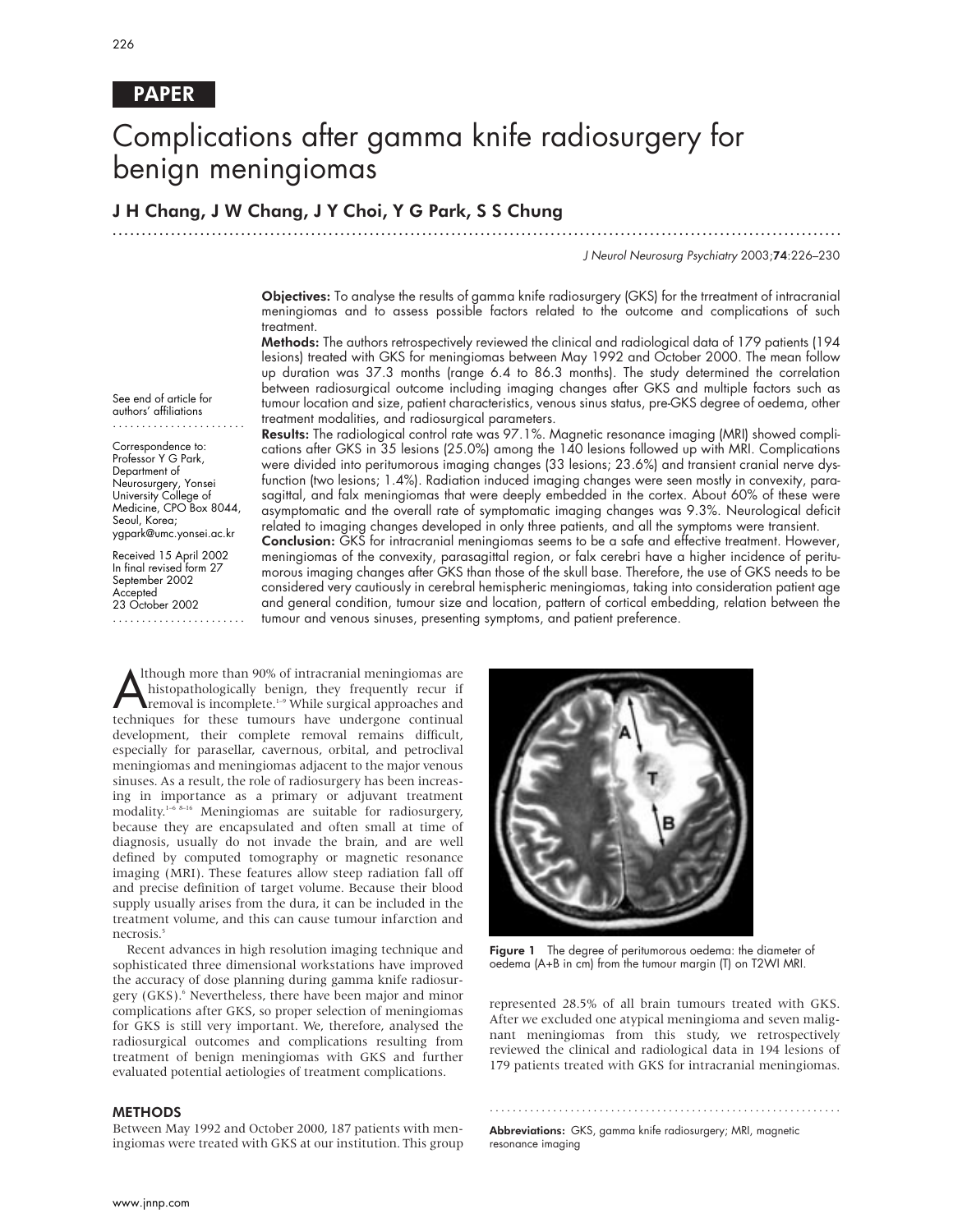| No | Sex/age(y) | Location     | Max/margin (Gy) | Volume (cc) | Recur time (m) | Result      | <b>Remarks</b>  |
|----|------------|--------------|-----------------|-------------|----------------|-------------|-----------------|
|    | M/37       | Convexity    | 31/15.5         | 21          | 81             | C/R         |                 |
|    | M/39       | Petroclival  | 25/12.5         |             | 63             | Re-GKS      |                 |
|    | M/65       | Convexity    | 32/16           | 5.5         | 28             | Observation | <b>Multiple</b> |
| 4  | F/63       | Parasagittal | 30/13.5         | 26          |                | $F/U$ loss  |                 |



Figure 2 Cumulative events curve by Kaplan-Meier analysis for radiological control of meningiomas after GKS.

There were nine patients with multiple meningiomas. We used the KULA dose planning system (version 5.4, Elekta, Sweden; 164 lesions) until September 1999, when we began using the GammaPlan (version 5.30, Elekta, Sweden; 30 lesions).

Among the 194 lesions, 140 lesions (72.2%) were radiologically followed up for more than six months with MRI and the mean follow up duration was 37.3 months (range 6.4 to 86.3 months). When the volume of a tumour decreased by more than 20% of pre-GKS volume on follow up MRI, it was defined as shrinkage and represented as the volume response of a tumour to GKS. When it changed by less than 20%, or increased by more than 20%, it was defined as stasis or enlargement, respectively. Shrinkage and stasis were defined as radiological controls. The degree of peritumorous oedema was graded by first subtracting the maximal diameter (cm) of the tumour from that of the peritumorous oedema on the T2 weighted MR image and then rounding off the result to the nearest whole number (fig 1). The grade 0 indicates that there was no peritumorous oedema and increasing grade indicates increasing severity of the peritumorous oedema.

A Cox proportional hazards model was used to evaluate the correlation between radiosurgical outcomes and imaging changes after GKS and various factors such as tumour location, lobar location and size, patient age, sex, and presenting symptom, relation to major venous sinus, pre-GKS degree of oedema, treatment modality, and various radiosurgical parameters (maximum tumour dose, tumour margin dose, and type of software used for dose planning). Significance was assigned as p less than 0.05.

#### RESULTS

#### Patient characteristics

The mean age of the patients at the time of radiosurgery was 50.4 years (range 7.4 to 82.2 years). The ratio of male to female patients was 1:3.5 (40 male and 139 female patients). The most common presenting symptoms were headache in 55 patients (30.7%), trigeminal neuralgia in 18 (10.1%), and visual disturbance in 13 (7.3%). In 49 patients (27.4%), the meningiomas were incidentally detected.

#### Radiological findings

Most of the tumours were located in the skull base  $(n=112;$ 57.7%), and cerebral hemispheres (n=72; 37.1%). The rest

| Postradiosurgical imaging changes<br>Table 2 |  |
|----------------------------------------------|--|
|----------------------------------------------|--|

| Location             | <b>GKS</b> induced IC<br>(% )                                                                                 | Symptomatic IC<br>$(\%)$ |  |  |  |  |
|----------------------|---------------------------------------------------------------------------------------------------------------|--------------------------|--|--|--|--|
| Cerebral hemispheric | 26/52 (50.0)                                                                                                  | $11/52$ (21.2)           |  |  |  |  |
| Convexity            | $12/22$ (54.5)                                                                                                | $4/22$ (18.2)            |  |  |  |  |
| Parasagittal         | $11/15$ (73.3)                                                                                                | $6/15$ (40)              |  |  |  |  |
| Falx                 | $3/15$ (20.0)                                                                                                 | 1/15(6.7)                |  |  |  |  |
| Skull base           | $4/79$ (5.1)                                                                                                  | $1/79$ (1.3)             |  |  |  |  |
| Other                | $3/9$ (33.3)                                                                                                  | 1/9(11.1)                |  |  |  |  |
| Total                | $33/140$ (23.6)*                                                                                              | $13/140$ (9.3)*          |  |  |  |  |
|                      | *MRI follow up (>6 months) in 140/194 lesions (72.2%). GKS,<br>gamma knife radiosurgery; IC, imaging changes. |                          |  |  |  |  |

were in the ventricles, pineal region, or sylvian fissure  $(n=10;$ 5.2%). Cerebral hemispheric meningiomas included convexity, parasagittal, and falx meningiomas. Among the 72 hemispheric meningiomas, 42 (58.3%) were located in the frontal region, 18 (25.0%) in the parietal region, four (5.6%) in the occipital region, three (4.2%) in the temporal region, and five (6.9%) in the cerebellar convexity.

The relation between tumour and major venous sinus was classified into three groups: complete occlusion of venous sinus due to tumour invasion (n=2, 1.0%); partial occlusion of venous sinus  $(n=21, 10.8\%)$ ; and no venous sinus invasion  $(n=171, 88.1\%)$ .

Pre-GKS peritumorous oedema, grade 1 to 6, was found in 26 lesions (13.4%).

#### Treatment modalities

Of the 179 patients, GKS was performed as a primary treatment in 109 (60.9%) and as an adjuvant treatment for residual or recurrent lesions after surgical resection in the other 70 (39.1%). No patient received conventional radiation therapy.

#### Radiosurgical parameters

The volume of tumour was estimated by the area within the isodose curve during dose planning. The mean volume of tumours was 10.1 cc (range 0.6 to 45 cc). The tumour was covered within 40% to 90% (mean 50.5%) of the isodose curve; the mean tumour margin dose was 15.1 Gy (range 9.5 to 24.5 Gy); the mean maximum tumour dose was 30.0 Gy (range 19 to 45 Gy); and the mean number of isocentres was 6.3 (range 1 to 15).

#### Radiological response

Of the 140 lesions (72.2%) followed up for more than six months with MRI, shrinkage was found in 77 (55.0%), stasis in 59 (42.1%), and enlargement in four (2.9%). Radiological control, either shrinkage or stasis was achieved in 136 of 140 lesions, giving a radiological control rate of 97.1%. The probability of radiological control after GKS was analysed with Kaplan-Meier analysis (fig 2). We have provided additional data on the four intracranial meningiomas that failed GKS (table 1). We were unable to identify statistically significant factors related to radiological control of meningiomas or failure of treatment after GKS.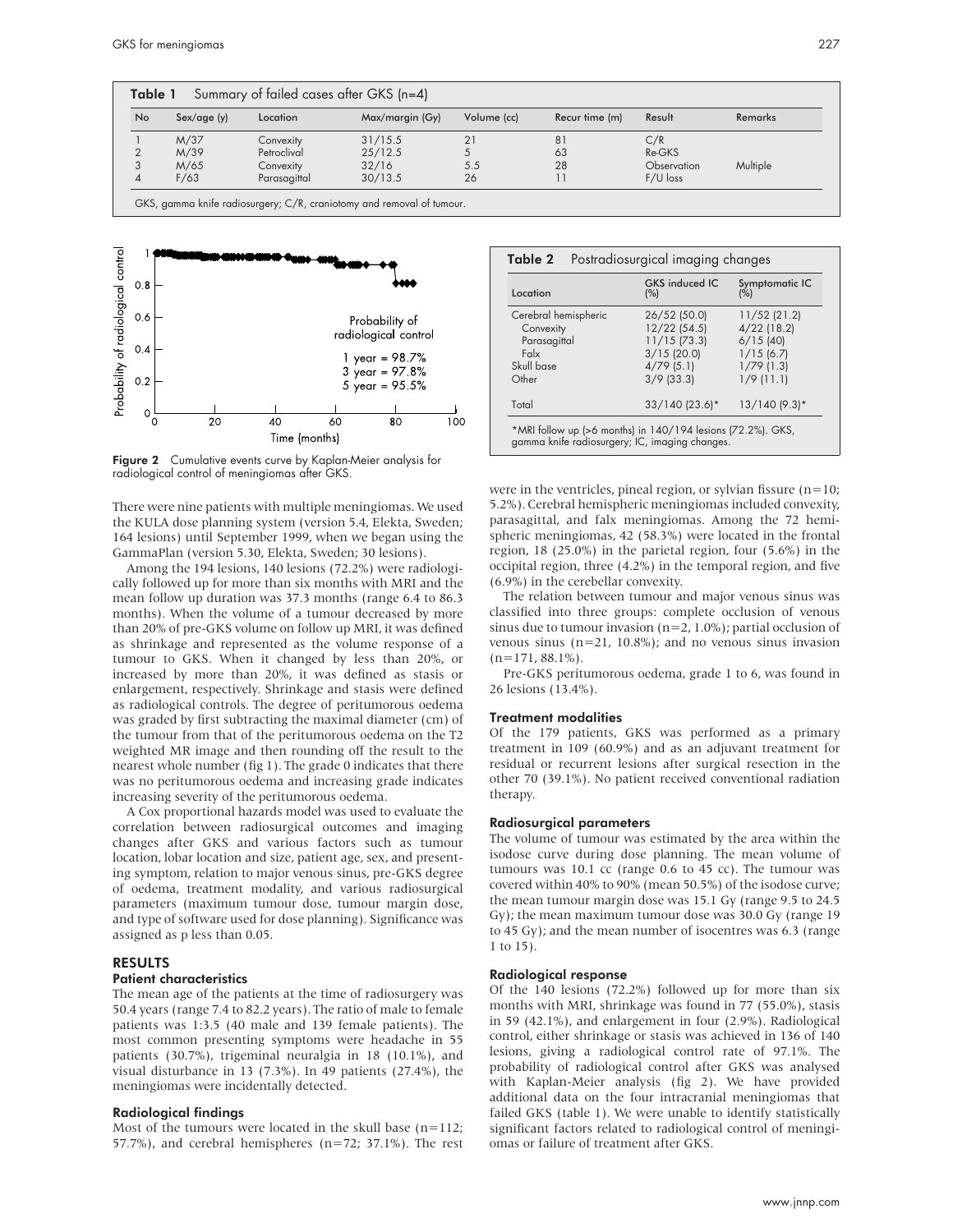

Figure 4 Difference of growth pattern between skull base meningiomas and cerebral hemispheric meningiomas. While the first usually expand laterally along cisterns, the second such as convexity, parasagittal, and falx meningiomas grow deeply embedding into the cortex.

#### **Complications**

Complications after GKS for meningiomas were found in 35 lesions (25.0%) among the 140 lesions followed up with MRI. Complications were divided into peritumorous imaging changes on follow up MRI in 33 lesions (23.6%) and transient cranial nerve dysfunction in the other two (1.4%). Peritumourous imaging changes included newly developed imaging changes and aggravation of pre-existing imaging changes on follow up MRI after GKS (fig 3). Among the 33 peritumorous lesions, 13 (39.4%) produced either headaches, caused by increased intracranial pressure (six lesions); seizures (four lesions); or other neurological deficits (three lesions). The symptoms were all transient. The overall rate of symptomatic oedema was 9.3%. Imaging changes developed at a mean of 7.8 months (range 2.8 to 48.9 months) after GKS and were sustained for 13.5 months (range 3.0 to 28.0 months). Imaging changes were evident in four (5.1%) of the 79 skull base meningiomas and 26 (50.0%) of the 52 hemispheric meningiomas. The symptomatic imaging changes occurred more frequently in hemispheric meningiomas (table 2).

The cranial nerve dysfunction seen in two patients was also transient. The first patient had undergone GKS for a cavernous meningioma extending to the orbital fossa. The tumour margin dose was 16.5 Gy and the estimated dose to the lateral wall of the cavernous sinus was 16.5 Gy. Decreased hemifacial sensation developed six months after GKS and was present for one month. The second patient with a cavernous meningioma had undergone GKS with 13.3 Gy of tumour margin dose. The estimated dose to the cavernous sinus was 18.6 Gy. The patient developed an abducens nerve palsy at 18 months after GKS but improved two months later.

We analysed the factors related to peritumorous imaging changes on MRI after GKS. In univariate analysis, tumour location  $(p<0.001)$ , maximum tumour dose  $(p=0.0002)$ , and tumour margin dose (p=0.037) were significantly related to imaging changes after GKS. However, in multivariate analysis, only tumour location was significant. Cerebral hemispheric meningiomas had a higher rate of peritumorous imaging changes after GKS than tumours at other locations such as the skull base, ventricles, pineal region, or sylvian fissure.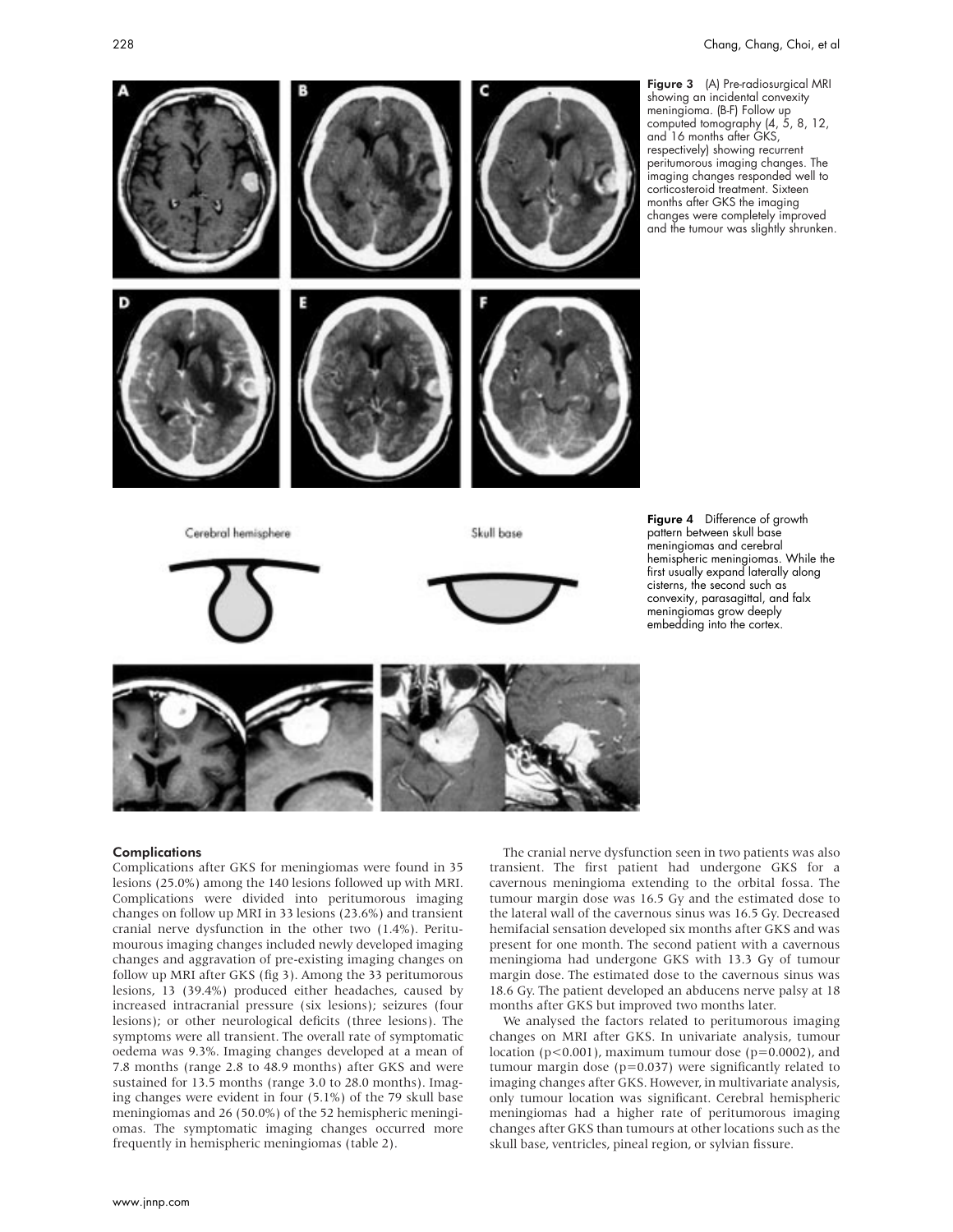#### **DISCUSSION**

The role of radiosurgery has been gaining importance as a primary or adjuvant treatment modality for meningiomas and many authors have reported excellent outcome for meningiomas treated with GKS.<sup>1 3–6 8 10–19</sup> We identified peritumorous imaging changes on MRI after GKS in 23.6% of lesions. Most of these did not exhibit any symptoms, and all of the symptomatic patients (9.3%) completely recovered. The detailed mechanism and pathophysiology of perilesional imaging changes after radiosurgery are unclear. Most peritumorous imaging changes are believed to be attributable to vasogenic oedema. Whether this is attributable to vascular endothelial growth factor (VEGF)/vascular permeability factor (VPF), an angiogenic growth factor present in most meningiomas, $20-24$  or radiation injury to the vasculature is unknown.

There have been many reports about the risk factors for oedema development after radiosurgery. Kalapurakal *et al* reported that parasagittal location, presence of pretreatment oedema, sagittal sinus occlusion, and radiation doses above 6 Gy per fraction, were significant risk factors for oedema development after radiation therapy.<sup>25</sup> In a multicentre review, Kondziolka *et al* identified 18 of 185 patients with symptomatic oedema that required treatment after GKS.<sup>3</sup> They suggested that the presence of a pre-GKS neurological deficit was the most important factor for subsequent symptomatic oedema and that the tumour margin dose was not related to onset of oedema after GKS. Several groups have also reported that non-skull base meningiomas have a higher risk of peritumorous oedema after GKS.8 17 26 Ganz *et al* suggested that oedema developed preferentially in non-basal tumours, especially those around the midline and sagittal sinus and in cases with a margin tumour dose more than 18 Gy.<sup>17</sup> Besides the factors described above, patient age, histological finding, tumour growth, oestrogen and progesterone receptor positivity, and presence of secretory and excretory granules by electron microscopy were suggested as possible risk factors for peritumorous oedema.<sup>18</sup> <sup>25</sup>

In our study, post-GKS peritumorous imaging changes developed mostly in cerebral hemispheric meningiomas of the convexity, parasagittal region, or falx cerebri. In univariate analysis, tumour location (skull base or cerebral hemisphere), maximum tumour dose, and tumour margin dose were correlated with the occurrence of imaging changes after GKS. However, in multivariate analysis tumour location was the only significant factor. Other factors reported as significant by other investigators, such as pre-existing oedema, occlusion of venous sinus, or patient age, did not influence the occurrence of imaging changes after GKS.

The influence of tumour location on the rate of occurrence of imaging changes—that is, peritumorous oedema, seems to be related to the different growth patterns of skull base and hemispheric meningiomas (fig 4). While skull base meningiomas spread laterally along the cistern, maintaining a wide base on the dura at the base of the skull, cerebral hemispheric meningiomas are embedded in the brain, and, therefore, have a wider contact area with the brain parenchyma than skull base meningiomas. Unlike skull base meningiomas, which are surrounded by cisterns, hemispheric meningiomas lack any intervening arachnoid or cerbral spinal fluid barrier between the tumour and cortical surface. Therefore, the brain parenchyma surrounding hemispheric meningiomas seems to be more easily affected by the oedema fluid.

GKS has played an important part in the treatment of skull base meningiomas, because the surgical approach carries a high risk of complications and recurrence.<sup>14-6 9-15</sup> 26 Skull base meningiomas were over-represented in our study of GKS treated meningiomas (57.7%), compared with their prevalence in the whole meningioma population. There are many cranial nerves and critical structures around the skull base, especially the cavernous sinus, and careful dose planning is required.<sup>6 12 14 15 27</sup>

The most critical structure is the optic pathway, which many authors believe tolerates a radiation dose of less than 8 to 10 Gy.4 6 14 27 28 Girkin *et al* reported that optic neuropathy developed 7 to 30 months after GKS for perichiasmal tumours as an abrupt change in the visual field to a homonymous hemianopic defect.<sup>29</sup> MRI showed swelling and contrast enhancement of the affected portion of the visual apparatus. They suggested that risk factors for the development of radiation optic neuropathy after GKS included dose to the optic apparatus of greater than 8 Gy, previous conventional radiation therapy, pre-existing anterior visual pathway dysfunction secondary to previous surgery or tumour compression, treatment plans based on computed tomography rather than MRI, large tumour volume, and treatment isocentres within 5 mm of the anterior visual pathways. Kondziolka *et al* insisted that only a 1 mm gap between tumour margin and the chiasm might be necessary, if this proximity occurred only at one point, as verified with current high resolution imaging techniques.<sup>4</sup> Another report suggested that even more than 10 Gy was safe for the optic apparatus.<sup>12</sup> However, we believe that the radiation dose to the optic pathway should not exceed 10 Gy. In our studies, the dose to the optic pathway was less than 9.6 Gy and there were no visual complications. Recent advances in neuroradiological imaging and radiosurgical technique have permitted effective and safe control for tumours with a closer contact to the optic pathway.<sup>6</sup>

Beyond the optic pathway, attention also should be paid to the radiation dose to the cranial nerves running along the wall of the cavernous sinus, Meckel's cave, hypothalamus, pituitary gland and stalk, and brain stem.<sup>6 12 14 27 28</sup> We previously suggested the optimal radiation dose for critical juxtasellar structures.<sup>27</sup> While 48 patients with radiosurgically treated juxtasellar tumours with a dose of less than 16 Gy to the cavernous sinus had no cranial nerve deficits, two other patients with a dose of more than 16 Gy experienced cranial nerve dysfunction. In this study, both of the patients with transient cranial nerve dysfunctions, received more than 16.0 Gy to the cranial nerves.

While 12 Gy to 15 Gy has been recommended as the minimal dose for the meningioma margin,<sup>6 8 12 15 17</sup> low dose radiosurgery has been tried by several groups to avoid complications associated with radiation therapy.8 10 19 While a lower dose may be sufficient for effective tumour control with decreased complication rate, the follow up durations of these low dose radiosurgery studies are comparatively short. The minimal dose for tumour margin remains controversial and longer follow up studies are needed.

In our study, we identified four failed cases of meningioma after GKS. One patient had undergone GKS for a residual convexity meningioma after surgical resection. The tumour had nearly disappeared three years after GKS, but recurred on follow up MRI taken at seven years after GKS. The recurrence was thought to arise from the peritumorous dural extension not included within a proper isodose curve. We believe it is essential to irradiate the peritumorous dural extension optimally to achieve long term tumour control.

In conclusion, GKS for intracranial meningiomas is a safe and effective form of primary or adjuvant treatment after incomplete surgical resection. However, patients with cerebral hemispheric meningiomas of convexity, parasagittal region, or falx cerebri have a higher incidence of peritumorous imaging changes after GKS than those with skull base meningiomas. These imaging changes are probably explained by postradiosurgical peritumorous oedema. Therefore, patient age and general condition, tumour size and location, pattern of cortical embedding, relation between the tumour and venous sinuses, presenting symptoms and patient preference need to be considered when treating hemispheric meningiomas with GKS.

#### ACKNOWLEDGEMENT

We thank Drs Steven M Rothman and Michael Wong (Department of Neurology, Washington University School of Medicine, St Louis, MO) for helpful discussions.